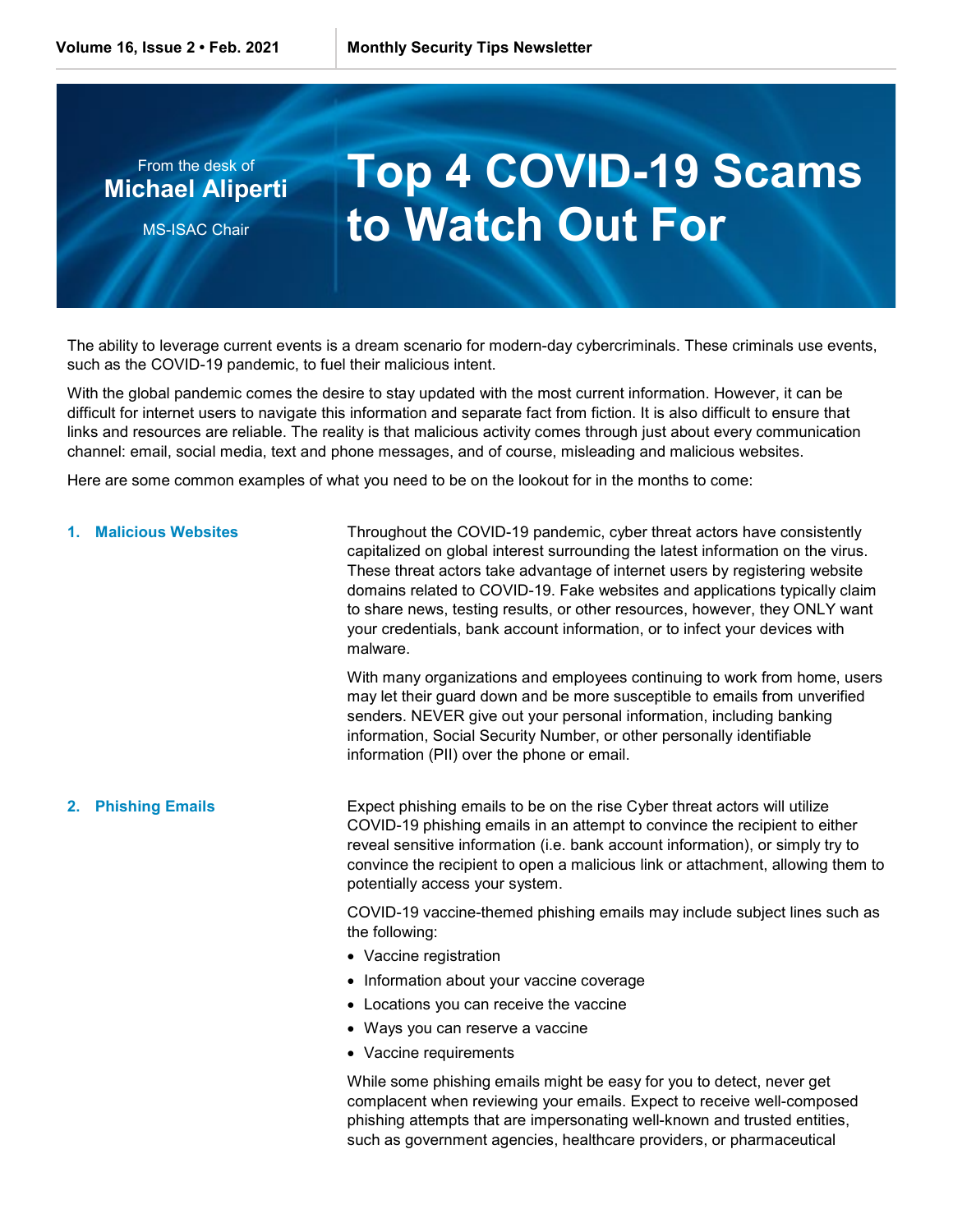companies. NEVER open any link or attachment from a source that you cannot clearly identify as being legitimate!

For instance, email phishing campaigns in the past have targeted state-level agencies impersonating the Centers for Disease Control and Prevention (CDC). These emails have requested recipients to click on links in order to view a secured message pertaining to COVID-19 vaccine information. Links such as these could easily direct the user to a webpage that attempts to collect PII, including name, address, date of birth, driver's license number, phone number, and email address.

Here are some notable indications an email, text, or phone call may be a phishing attempt:

- Inspiring a sense of urgency to click a link or provide information
- Is overly formal or written in an overly complicated manner
- Requests sensitive information or that you review a link or attachment

Asks users to follow a non-standard process, or a process you might find odd!

**3. Fraudulent Charities** For as long as the pandemic is around there will always be consistent attempts by threat actors to create fraudulent charities seeking donations for illegitimate or non-existent organizations. Fake charity and donation websites will try to take advantage of one's good will, especially during such hard times. Always do your research before donating and providing any information.

**4. Unemployment Scams** As tax season is quickly approaching, be wary of identity theft scams involving fraudulent claims, especially surrounding unemployment benefits. This scam has especially skyrocketed during the COVID-19 pandemic as unemployment claims in general have been on the rise. The most typical scams to be on the lookout for (but are not limited to) include telling recipients that they've won contests, a cash prize, or are eligible for an award for applying for unemployment.

**Recommendations** Phishing remains a prominent attack vector for almost all cyber threat actors. Your cybersecurity best practices will always be your first line of defense against phishing. Here are some recommendations you can take to shield yourself from these threats:

- Establish a properly-configured firewall
- Ensure your internet-connected devices are not connected to any public internet
- Report any suspicious emails to your organization's IT department
- Enable strong authentication tools, such as Multi-Factor Authentication (MFA).
	- To learn how to activate MFA on your accounts, head to Stop.Think.Connect.: [https://stopthinkconnect.org/campaigns/lock-down](https://stopthinkconnect.org/campaigns/lock-down-your-login)[your-login](https://stopthinkconnect.org/campaigns/lock-down-your-login)
		- Lock Down Your Login provides instructions on how to apply this tool to many common websites and software products you might use
	- Continuously update your passwords and update any default unsecure settings Ensure backup protocols are in place with your devices
	- NEVER give out your personal information, including banking information, Social Security Number, or PII over the phone or email
	- Always verify a charity's authenticity before making donations. For